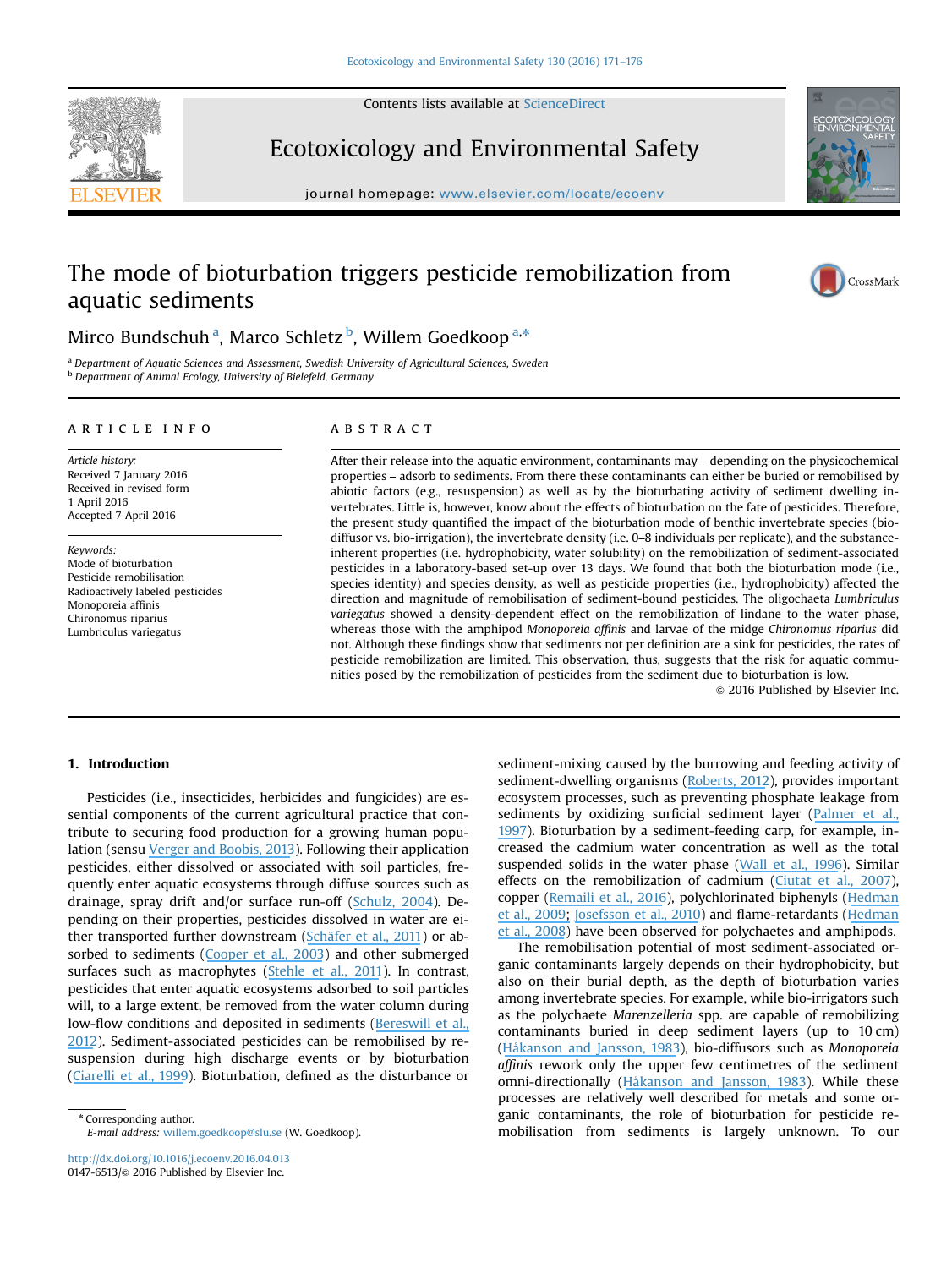knowledge only a single study has assessed the remobilisation of pesticides through bioturbation by benthic invertebrates. In this study, the lindane concentrations in the water overlying experimental sediments increased across a gradient in densities of the bio-irrigator midge Chironomus riparius, whereas sediment concentrations declined [\(Goedkoop and Peterson, 2003](#page-4-0)).

In the present study we assessed the effects of (i) the bioturbation mode of benthic invertebrate species (i.e., bio-diffusor, bio-irrigation) (ii) invertebrate densities, and (iii) the substanceinherent properties (i.e. hydrophobicity, water solubility) on the remobilization of sediment-associated pesticides. In our experimental design we assessed the fate of  $^{14}$ C-labeled pesticides with common freshwater invertebrate species that differ in their mode of bioturbation, that is the amphipod Monoporeia affinis (Crustacea), the midge C. riparius (Diptera) and the oligochaete Lumbriculus variegatus (Annelida). The amphipod is thoroughly mixing the surface layer of sediment [\(Van de Bund et al., 1994\)](#page-5-0) and exclusively burrows and feeds in the top 1-cm of the sediment ([Lo](#page-5-0)[pez and Elmgren, 1989](#page-5-0)) and thus acts as a bio-diffusor. Bio-irrigating larvae of C. riparius instead feed on the sediment surface and build distinct tubes into the sediment which they ventilate by undulating body movements. Their tube ventilation and feeding activity should result in a net downward transport of materials ([Håkanson and Jansson, 1983](#page-5-0)). Similarly, oligochaetes such as L. variegatus are"conveyor belt-feeders" that forage in deep sediment and defecate at the sediment surface ([R](#page-5-0)[obbins](https://www.researchgate.net/publication/222450994_Effect_of_deposit_on_migration_of_137Cs_in_lake_sediments?el=1_x_8&enrichId=rgreq-ac3df9c37c51bb0dd08288c2b31b117c-XXX&enrichSource=Y292ZXJQYWdlOzMwMTYyNDE5MztBUzozNTgyODEwODk0Mzc2OTZAMTQ2MjQzMjI3NjA3NA==)[et](https://www.researchgate.net/publication/222450994_Effect_of_deposit_on_migration_of_137Cs_in_lake_sediments?el=1_x_8&enrichId=rgreq-ac3df9c37c51bb0dd08288c2b31b117c-XXX&enrichSource=Y292ZXJQYWdlOzMwMTYyNDE5MztBUzozNTgyODEwODk0Mzc2OTZAMTQ2MjQzMjI3NjA3NA==)[al.,](https://www.researchgate.net/publication/222450994_Effect_of_deposit_on_migration_of_137Cs_in_lake_sediments?el=1_x_8&enrichId=rgreq-ac3df9c37c51bb0dd08288c2b31b117c-XXX&enrichSource=Y292ZXJQYWdlOzMwMTYyNDE5MztBUzozNTgyODEwODk0Mzc2OTZAMTQ2MjQzMjI3NjA3NA==)[197](https://www.researchgate.net/publication/222450994_Effect_of_deposit_on_migration_of_137Cs_in_lake_sediments?el=1_x_8&enrichId=rgreq-ac3df9c37c51bb0dd08288c2b31b117c-XXX&enrichSource=Y292ZXJQYWdlOzMwMTYyNDE5MztBUzozNTgyODEwODk0Mzc2OTZAMTQ2MjQzMjI3NjA3NA==)[9](#page-5-0)). In contrast to amphipods, oligochaetes mix sediments in a highly ordered manner, bringing deep sediments back to the surface ([H](#page-5-0)[åkanson](https://www.researchgate.net/publication/259532941_Principles_of_Lake_Sedimentology?el=1_x_8&enrichId=rgreq-ac3df9c37c51bb0dd08288c2b31b117c-XXX&enrichSource=Y292ZXJQYWdlOzMwMTYyNDE5MztBUzozNTgyODEwODk0Mzc2OTZAMTQ2MjQzMjI3NjA3NA==)[and](https://www.researchgate.net/publication/259532941_Principles_of_Lake_Sedimentology?el=1_x_8&enrichId=rgreq-ac3df9c37c51bb0dd08288c2b31b117c-XXX&enrichSource=Y292ZXJQYWdlOzMwMTYyNDE5MztBUzozNTgyODEwODk0Mzc2OTZAMTQ2MjQzMjI3NjA3NA==)[Jansson,](https://www.researchgate.net/publication/259532941_Principles_of_Lake_Sedimentology?el=1_x_8&enrichId=rgreq-ac3df9c37c51bb0dd08288c2b31b117c-XXX&enrichSource=Y292ZXJQYWdlOzMwMTYyNDE5MztBUzozNTgyODEwODk0Mzc2OTZAMTQ2MjQzMjI3NjA3NA==)[198](https://www.researchgate.net/publication/259532941_Principles_of_Lake_Sedimentology?el=1_x_8&enrichId=rgreq-ac3df9c37c51bb0dd08288c2b31b117c-XXX&enrichSource=Y292ZXJQYWdlOzMwMTYyNDE5MztBUzozNTgyODEwODk0Mzc2OTZAMTQ2MjQzMjI3NjA3NA==)[3](#page-5-0)). The insecticides lindane and chlorpyrifos were used as model pesticides at concentrations that would not directly affecting the organisms (i.e., no effects could be detect during the present study). We hypothesized that the mode of bioturbation would affect the reflux of the pesticides from the sediment to the water. More specifically, we assumed that biodiffusors would remobilize higher pesticide loads from contaminated sediment relative to bio-irrigators.

## 2. Material and methods

## 2.1. Chemicals

Lindane (International Izotope, Munich, Germany) and Chlorpyrifos (American Radiolabeled Chemicals, St Louise, MO, USA) were purchased as <sup>14</sup>C-labeled standards with a purity of  $>99\%$ and a specific activity of  $1.099 \times 10^{12}$  Bq/mol and  $1.184 \times 10^{12}$  Bq/mol, respectively. These compounds were selected as they differ in their hydrophobicity and water solubility. Lindane has a log K<sub>ow</sub> of 3.5 and a water solubility of 8.52 mg/L at 20 °C, while the equivalent numbers for chlorpyrifos are 4.7 and 1.05 mg/ L, respectively. Stock solutions with a concentration of  $30.7 \mu g$ lindane/mL and 17.0  $\mu$ g chlorpyrifos/mL – concentrations have been verified by scintillation counting – were prepared with acetone (analytical grade). Concentrations of both compounds in the water phase, in the sediment, and associated with suspended particles were quantified by liquid scintillation counting using Optisafe Hisafe2 scintillation cocktail and a Tri-Carb 2100TR liquid Scintillation counter (Beckman LS6000TA, Beckman Counter AB) and Optisafe Hisafe 2 scintillation fluid (Wallac, PerkinElmer, Turku, Finland). Each sample was counted for 10 min or a minimum of 10,000 CPM. Quench corrections were done using internal <sup>14</sup>C-standards (Wallac, PerkinElmer, Turku, Finland). Scintillation counts for samples were corrected for background values using blanks with no spiking of radioactive compounds. All other chemical were purchased from VWR if not otherwise specified.

## 2.2. Test organisms and sediment

The chironomid C. riparius and the oligochaete L. variegatus were obtained from the in-house cultures at the Department of Aquatic Sciences and Assessment and from ECT Oekotoxikologie GmbH, respectively. Chironomus were cultured at  $20\pm1$  °C and fed with commercial fish-food (Tetraphyll®). Three days prior to the start of the experiments approximately 200 fourth instar Chironomus larvae were transferred to aerated lake water at  $11+1$  °C. M. affinis were collected from in the Görväln basin of Lake Mälaren near Stockholm, Sweden, and stored at  $11 \pm 1$  °C in lake water until further use (max 10 days). Also natural fine grained sediment was sampled in the Görväln basin from a depth of 40–44 m using an Ekman sampler. The sediment is characterized by a water content of approximately 90%, an ash-free dry weight of around 13% of the dry weight and exhibits an organic carbon content of 65 mg/g sediment dry weight ([Goedkoop and Johnson, 1994\)](#page-4-0). In the laboratory, the sediment was sieved  $(250 \,\mu m)$  to remove ambient fauna and stored at  $11 \pm 1$  °C for 10 days to allow sediment particles to settle. After 10 days the overlying water was discarded and replaced with fresh lake water in the experimental units (see below).

## 2.3. Experimental design

Bioturbation effects on the fate of lindane and chlorpyrifos were investigated in a set-up with microcosms (170 mL cylindrical glass vessels, i.d. 5.5 cm) that contained a 1.5-cm sediment layer and 33 mL of overlying lake water. Either 0, 2, 4 or 8 individuals per replicate were added to quantify the effects of invertebrate density on the fate of these pesticides. These experimental densities correspond to 3360–13,400 ind/ $m<sup>2</sup>$ , densities that well cover those found in natural sediments (see for chironomids [Armitage](#page-4-0) [et al., 1995](#page-4-0)). While the experiments with lindane run with all three species of invertebrates ( $n=4$ ), those with chlorpyrifos were run only with *M. affinis*  $(n=3)$ .

Spiking of the experimental sediment with pesticides was done in two steps, adopting the methodology described in OECDguideline 218 [\(OECD, 2004\)](#page-5-0). First 2.4 g quartz sand was added to each of the test microcosms and 500  $\mu$ L of pesticide stock solution was amended to this sand. Over the subsequent 24 h the solvent acetone was completely evaporated under a stream of air. Second, 36.3 g of sieved (250  $\mu$ m) Görväln basin sediment was added and thoroughly mixed with the spiked sand. Subsequently, 33 mL of lake water was carefully added to each replicate without resuspending the sediment particles. Each microcosm was aerated for 15 min/h 2.0–3.0 cm above the sediment surface using capillary tubing (i.d. 0.76 mm). The test organisms were introduced after a seven-day equilibration phase ([OECD, 2004](#page-5-0)).

All experiments were run for 13 days as the emergence of C. riparius was expected thereafter ([OECD, 2004](#page-5-0)). During the study pesticide water concentrations were quantified at days 0, 1, 2, 4, 10 and 13 by subtracting  $500$ - $\mu$ L water samples 0.5 cm above the sediment-water interface. At the termination of the experiments (i.e. on day 13), pesticide concentrations in the sediment as well as those associated with suspended particles were quantified. Suspended particles were separated from the overlying water by filtering 20 mL of the overlying water  $(0.2 \mu m)$  pore filters). All samples were mixed with 10 mL of scintillation cocktail and analyzed using liquid scintillation counting. Please note that the concentrations associated with the suspended particles contributed far less than 1% to the overall pesticide mass budget. Thus, these measurements are not further considered in this study.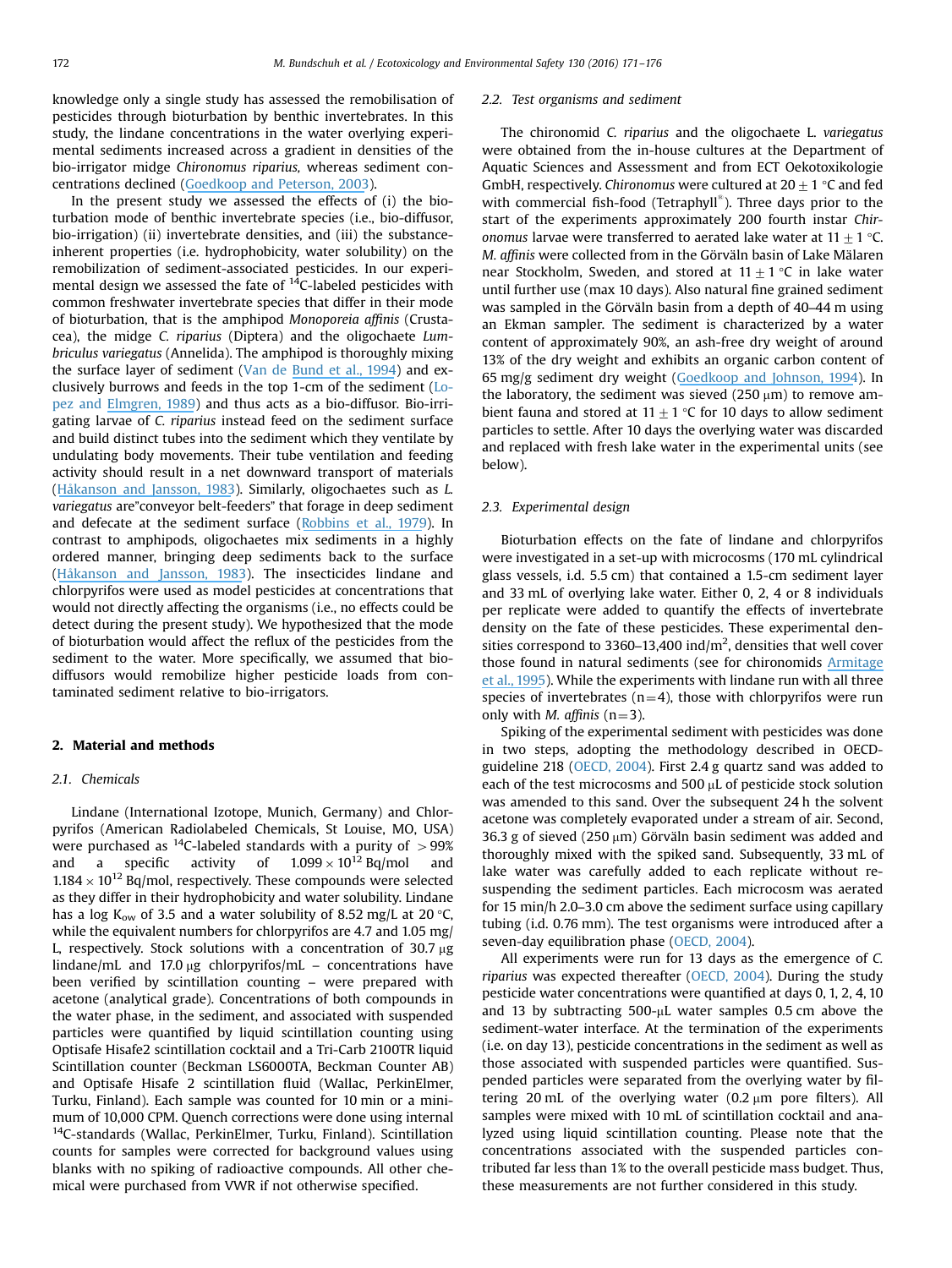## <span id="page-2-0"></span>2.4. Data analysis

The effects of species identity and density on the remobilization of lindane into the water phase over time and of the sediment lindane concentration remaining at the termination of the experiment were assessed using two-factorial-repeated-measures and two-way-ANOVA, respectively. Similarly, the effect of pesticides (lindane and chlorpyrifos) and M. affinis density on pesticide remobilization to the water phase over time and of the sediment pesticide concentration at the termination of the experiment were assessed using two-way-repeated-measures and two-way-ANO-VA, respectively. Also interaction terms of both factors were evaluated. All repeated measures analyses were corrected for potential pseudoreplication over time. To assess for statistically significant effects of species identity and densities on the sediment concentration at the termination of the experiment on one-way ANOVAs were performed. Statistical analysis and figures were generated using R version 3.0.3 for Mac including the extension package "plotrix" [\(T](#page-5-0)[eam,](https://www.researchgate.net/publication/274015857_Team_RDCR_A_Language_And_Environment_For_Statistical_Computing_R_Foundation_for_Statistical_Computing_Vienna_Austria?el=1_x_8&enrichId=rgreq-ac3df9c37c51bb0dd08288c2b31b117c-XXX&enrichSource=Y292ZXJQYWdlOzMwMTYyNDE5MztBUzozNTgyODEwODk0Mzc2OTZAMTQ2MjQzMjI3NjA3NA==)[201](https://www.researchgate.net/publication/274015857_Team_RDCR_A_Language_And_Environment_For_Statistical_Computing_R_Foundation_for_Statistical_Computing_Vienna_Austria?el=1_x_8&enrichId=rgreq-ac3df9c37c51bb0dd08288c2b31b117c-XXX&enrichSource=Y292ZXJQYWdlOzMwMTYyNDE5MztBUzozNTgyODEwODk0Mzc2OTZAMTQ2MjQzMjI3NjA3NA==)[5\)](#page-5-0) Alpha was set at 0.05 in all statistics.

## 3. Results and discussion

## 3.1. The importance of the bioturbation mode for the remobilization

Output of three-factorial ANOVA corrected for pseudoreplication due to repeated  $measures (=$  the factor time was considered as random factor) assessing differences in the remobilisation of lindane from the sediment by the three invertebrate species (C. riparius, L. variegatus and M. affinis) at four densities (i.e., 0, 2, 4 and 8 individuals per replicate) over time.

| Factors                                                                                                                               | df                          | SS                                          | <b>MS</b>                                           | F                                            | P                                               |
|---------------------------------------------------------------------------------------------------------------------------------------|-----------------------------|---------------------------------------------|-----------------------------------------------------|----------------------------------------------|-------------------------------------------------|
| Grouping factor<br><b>Species</b><br>Density<br>Species $\times$ Density<br>Residuals<br>Time factor<br>Time<br>Species $\times$ Time | 2<br>3<br>6<br>36<br>4<br>8 | 429<br>1485<br>3426<br>9006<br>7295<br>2338 | 214.4<br>495.1<br>570.9<br>250.2<br>1823.8<br>292.3 | 0.957<br>1.979<br>2.282<br>251.753<br>40.350 | 0.433<br>0.135<br>0.057<br>< 0.0001<br>< 0.0001 |
| Density $\times$ Time<br>Species $\times$ Density $\times$ Time<br>Residuals                                                          | 12<br>24<br>144             | 423<br>585<br>1043                          | 35.3<br>24.4<br>7.2                                 | 4.869<br>3.362                               | < 0.0001<br>< 0.0001                            |

## of pesticides

Only treatments with L. variegatus showed a density-dependent effect  $(p=0.038)$  on the remobilization of lindane to the water phase (Fig. 1). Remobilization of lindane decreased by up to 30% across the L. variegatus density gradient (Fig. 1A). Otherwise, the remobilization of sediment-associated lindane to the water



Fig. 1. Temporal changes in lindane water concentration for treatments with the oligochaete worm *Lumbriculus variegatus* (A), larvae of the midge *Chironomus riparius* (B), and the amphipod Monoporeia affinis (C). Symbols represent treatment with 0 (squares), 2 (circles), 4 (triangles), and 8 (diamonds) individuals per replicate. Error bars represent the 95% confidence intervals of the mean  $(n=4)$ .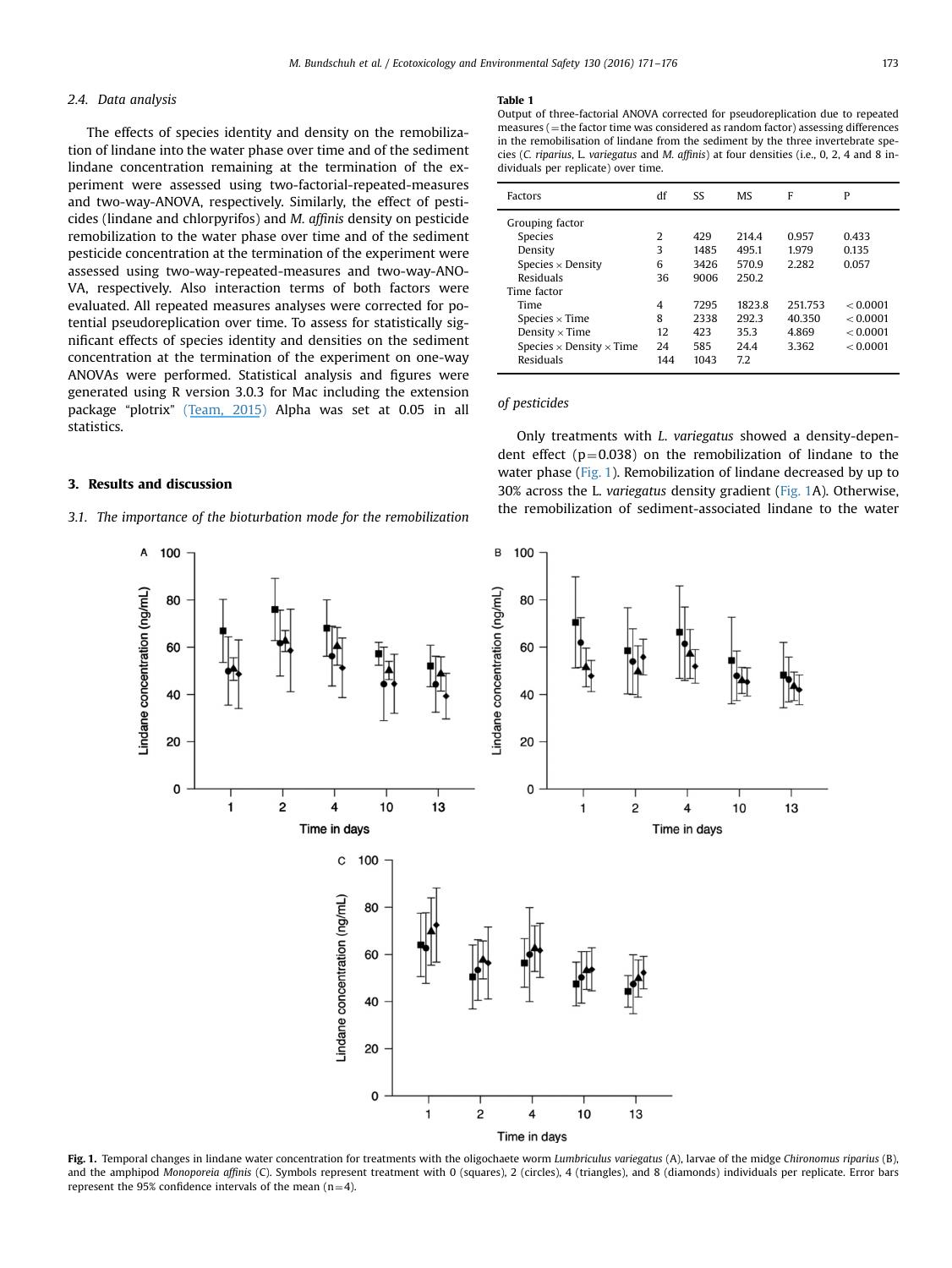

Fig. 2. Sediment concentrations of lindane in treatments larvae of amphipod Monoporeia affinis (LM), the midge Chironomus riparius (LC), the worm Lumbriculus variegatus (LL), and the as well as sediment concentrations of chlorpyrifos in the treatment with Monoporeia affinis (CM) at densities of 0 (squares), 2 (circles), 4 (triangles), and 8 (diamonds) individuals per replicate after 13 days of incubation. Error bars represent the 95% confidence intervals of the mean ( $n=3$  or 4).

phase was affected neither by invertebrate identity nor by their density (two-factorial repeated measures ANOVA, [Table 1\)](#page-2-0). However, the interaction of both factors was close to significant  $(p=0.057)$ , which is also underpinned by the declining trend in lindane water concentrations for both bio-irrigating species (C. riparius and L. variegatus [\(Fig. 1](#page-2-0) A and B)) and the observed opposite trends across density gradients for the bio-diffusing amphipod M. affinis [\(Fig. 1C](#page-2-0)).

Conversely, the concentrations of lindane that remained associated with the sediment at the termination of the experiment (i.e. after 13 days), were density-dependent ( $p=0.046$ ). However, neither species identity nor the interaction term contributed significantly to the model (Fig. 2, Table 2). This density-dependent reduction in the sediment lindane concentrations is in accordance with [Goedkoop and Peterson \(2003\).](#page-4-0) However, these authors also reported a density-dependent increase of lindane in the overlying water in presence of C. riparius, which was not corroborated by the observations in the present study ([Fig. 1B](#page-2-0)). This discrepancy is likely due to differences in the spiking procedure between both studies. The present study applied sediment-spiking, which ensures a homogenous distribution of lindane in the sediment. In contrast, [Goedkoop and Peterson \(2003\)](#page-4-0) spiked the overlying water likely resulting in an adsorption of this pesticide to the very surficial sediment layer. The latter procedure may have favoured the remobilisation of lindane by Chironomus despite its bio-irrigating mode of bioturbation and hence less intensive mixing of the surficial sediment layer.

The importance of the bioturbating mode of action (intensity) for the remobilisation of sediment-bound contaminants is also supported by the present study. The bio-diffusing amphipod M.

## Table 2

Output of two-factorial ANOVA assessing differences in the lindane sediment concentration depending on the three invertebrate species (C. riparius, L. variegatus and M.a affinis) at four densities (i.e., 0, 2, 4 and 8 individuals per replicate).

| Factors                                                            | df           | SS                                                   | <b>MS</b>                                        | F                       |                         |
|--------------------------------------------------------------------|--------------|------------------------------------------------------|--------------------------------------------------|-------------------------|-------------------------|
| Species<br>Density<br>Species $\times$ Density<br><b>Residuals</b> | 3<br>6<br>36 | 11.687.271<br>19.681.971<br>16.749.510<br>80.015.229 | 5.843.635<br>6.560.657<br>2.791.585<br>2.222.645 | 2.629<br>2.952<br>1.256 | 0.086<br>0.046<br>0.302 |

affinis, which is actively mixing the sediment in the upper few cm ([Lopez and Elmgren, 198](#page-5-0)[9;](https://www.researchgate.net/publication/255618353_Feeding_depths_and_organic_absorption_for_the_deposit_feeding_benthic_amphipods_Pontoporera_affinis_and_Pontoporeia_femorata?el=1_x_8&enrichId=rgreq-ac3df9c37c51bb0dd08288c2b31b117c-XXX&enrichSource=Y292ZXJQYWdlOzMwMTYyNDE5MztBUzozNTgyODEwODk0Mzc2OTZAMTQ2MjQzMjI3NjA3NA==) [Van de Bund et al., 1994\)](#page-5-0), increased the lindane water concentration with increasing density, but levels out at the highest density tested (i.e., 8 individuals per replicate, [Fig. 1](#page-2-0)C). Therefore, the present study suggests that bio-irrigating organisms like deposit-feeding chironomids and oligochaetes tend to reduce – in a density dependent manner – the remobilization of lindane in homogenously contaminated sediments, while the opposite was observed for bio-diffusing species like amphipods ([Fig. 1](#page-2-0)). The potential for contaminant remobilisation from sediments, however, also depends on the depth at which these substances are buried and on the aging of these contaminants in the sediment. Apparently, bio-irrigating species that build deep burrows in the sediment are capable of remobilizing substances from deep sediment layers, while bio-diffusors that only feed in the oxidized surface layer of the sediment obviously cannot remobilize contaminants from deep sediment layers [\(J](#page-5-0)[osefsson](https://www.researchgate.net/publication/46217758_Bioturbation-Driven_Release_of_Buried_PCBs_and_PBDEs_from_Different_Depths_in_Contaminated_Sediments?el=1_x_8&enrichId=rgreq-ac3df9c37c51bb0dd08288c2b31b117c-XXX&enrichSource=Y292ZXJQYWdlOzMwMTYyNDE5MztBUzozNTgyODEwODk0Mzc2OTZAMTQ2MjQzMjI3NjA3NA==)[et](https://www.researchgate.net/publication/46217758_Bioturbation-Driven_Release_of_Buried_PCBs_and_PBDEs_from_Different_Depths_in_Contaminated_Sediments?el=1_x_8&enrichId=rgreq-ac3df9c37c51bb0dd08288c2b31b117c-XXX&enrichSource=Y292ZXJQYWdlOzMwMTYyNDE5MztBUzozNTgyODEwODk0Mzc2OTZAMTQ2MjQzMjI3NjA3NA==)[al.,](https://www.researchgate.net/publication/46217758_Bioturbation-Driven_Release_of_Buried_PCBs_and_PBDEs_from_Different_Depths_in_Contaminated_Sediments?el=1_x_8&enrichId=rgreq-ac3df9c37c51bb0dd08288c2b31b117c-XXX&enrichSource=Y292ZXJQYWdlOzMwMTYyNDE5MztBUzozNTgyODEwODk0Mzc2OTZAMTQ2MjQzMjI3NjA3NA==)[201](https://www.researchgate.net/publication/46217758_Bioturbation-Driven_Release_of_Buried_PCBs_and_PBDEs_from_Different_Depths_in_Contaminated_Sediments?el=1_x_8&enrichId=rgreq-ac3df9c37c51bb0dd08288c2b31b117c-XXX&enrichSource=Y292ZXJQYWdlOzMwMTYyNDE5MztBUzozNTgyODEwODk0Mzc2OTZAMTQ2MjQzMjI3NjA3NA==)[0,](#page-5-0) [2011\)](#page-5-0).

#### 3.2. The role of pesticide properties on remobilization

Our two-factorial repeated measures ANOVA for treatments with M. affinis showed a significant effect of both pesticide, the density of the test organism, and their.

interaction term on the remobilization of the pesticides ([Ta](#page-4-0)[ble 3\)](#page-4-0). These parameters did, however, not statistically significantly influence the remaining sediment concentrations at the termination of the experiment ([Table 4](#page-4-0)). For lindane – the less hydrophobic compound a non-significant tendency to an increased water phase concentrations co-occurred with an increasing invertebrate densities [\(Fig. 1C](#page-2-0)). However, the opposite, i.e. declining water concentrations across the M. affinis density gradient, was found for chlorpyrifos – the more hydrophobic compound (repeated measure ANOVA:  $p=0.017$ ; [Fig. 3\)](#page-4-0). A similar pattern was found for copper, which also strongly sorbs to sediments, relative to the more mobile zinc [\(R](#page-5-0)[emaili](https://www.researchgate.net/publication/284137914_The_impact_of_sediment_bioturbation_by_secondary_organisms_on_metal_bioavailability_bioaccumulation_and_toxicity_to_target_organisms_in_benthic_bioassays_Implications_for_sediment_quality_assessment?el=1_x_8&enrichId=rgreq-ac3df9c37c51bb0dd08288c2b31b117c-XXX&enrichSource=Y292ZXJQYWdlOzMwMTYyNDE5MztBUzozNTgyODEwODk0Mzc2OTZAMTQ2MjQzMjI3NjA3NA==)[et](https://www.researchgate.net/publication/284137914_The_impact_of_sediment_bioturbation_by_secondary_organisms_on_metal_bioavailability_bioaccumulation_and_toxicity_to_target_organisms_in_benthic_bioassays_Implications_for_sediment_quality_assessment?el=1_x_8&enrichId=rgreq-ac3df9c37c51bb0dd08288c2b31b117c-XXX&enrichSource=Y292ZXJQYWdlOzMwMTYyNDE5MztBUzozNTgyODEwODk0Mzc2OTZAMTQ2MjQzMjI3NjA3NA==)[al.,](https://www.researchgate.net/publication/284137914_The_impact_of_sediment_bioturbation_by_secondary_organisms_on_metal_bioavailability_bioaccumulation_and_toxicity_to_target_organisms_in_benthic_bioassays_Implications_for_sediment_quality_assessment?el=1_x_8&enrichId=rgreq-ac3df9c37c51bb0dd08288c2b31b117c-XXX&enrichSource=Y292ZXJQYWdlOzMwMTYyNDE5MztBUzozNTgyODEwODk0Mzc2OTZAMTQ2MjQzMjI3NjA3NA==)[201](https://www.researchgate.net/publication/284137914_The_impact_of_sediment_bioturbation_by_secondary_organisms_on_metal_bioavailability_bioaccumulation_and_toxicity_to_target_organisms_in_benthic_bioassays_Implications_for_sediment_quality_assessment?el=1_x_8&enrichId=rgreq-ac3df9c37c51bb0dd08288c2b31b117c-XXX&enrichSource=Y292ZXJQYWdlOzMwMTYyNDE5MztBUzozNTgyODEwODk0Mzc2OTZAMTQ2MjQzMjI3NjA3NA==)[6](#page-5-0)). At the same time, we observed declining, although not significant, sediment concentrations of chlorpyrifos with increasing densities of *M. affinis* (ANOVA:  $p=0.184$ ; Fig. 2). While chlorpyrifos concentrations in both the sediment and the water phase decreased with increasing amphipod density, the amount of chlorpyrifos associated with suspended particles was only marginal (far below 1%). These findings suggest that chlorpyrifos is lost from our test systems by an increased volatilization. This would, however, first imply an increased remobilization from the sediment into the water phase and subsequent volatilization to the air phase. An increased flux from the sediment to the overlying water, however, was not observed in any of our treatments [\(Fig. 3](#page-4-0)). Therefore, considering also our relatively low experimental temperature of 11  $\pm$  1 °C, this pathway is likely of minor importance. Alternatively, and more plausible, is the density-dependent accumulation of this hydrophobic pesticide in the amphipods, which has a log octanol/ water partitioning coefficient (log  $K_{ow}$ ) of 4.7. Unfortunately, this could not be quantified in our study. This conjecture is further supported by the absence of a similar pattern in the remaining sediment concentration for lindane (log  $K_{ow} = 3.5$ ).

A direct comparison of both experiments seems, however, difficult as the relative recovery, i.e. the total amount of pesticide at the termination of the experiment divided by that added at the start of the experiment, of lindane and chlorpyrifos from the whole test-system was approximately 20% and 100%, respectively, in absence of M. affinis (data not shown). These data suggest only a marginal loss of both pesticides as a consequence of adsorption to the microcosm walls. Moreover, a similar pattern of recovery was observed in presence of M. affinis although at a lower effect size, which may be explained by the accumulation of significant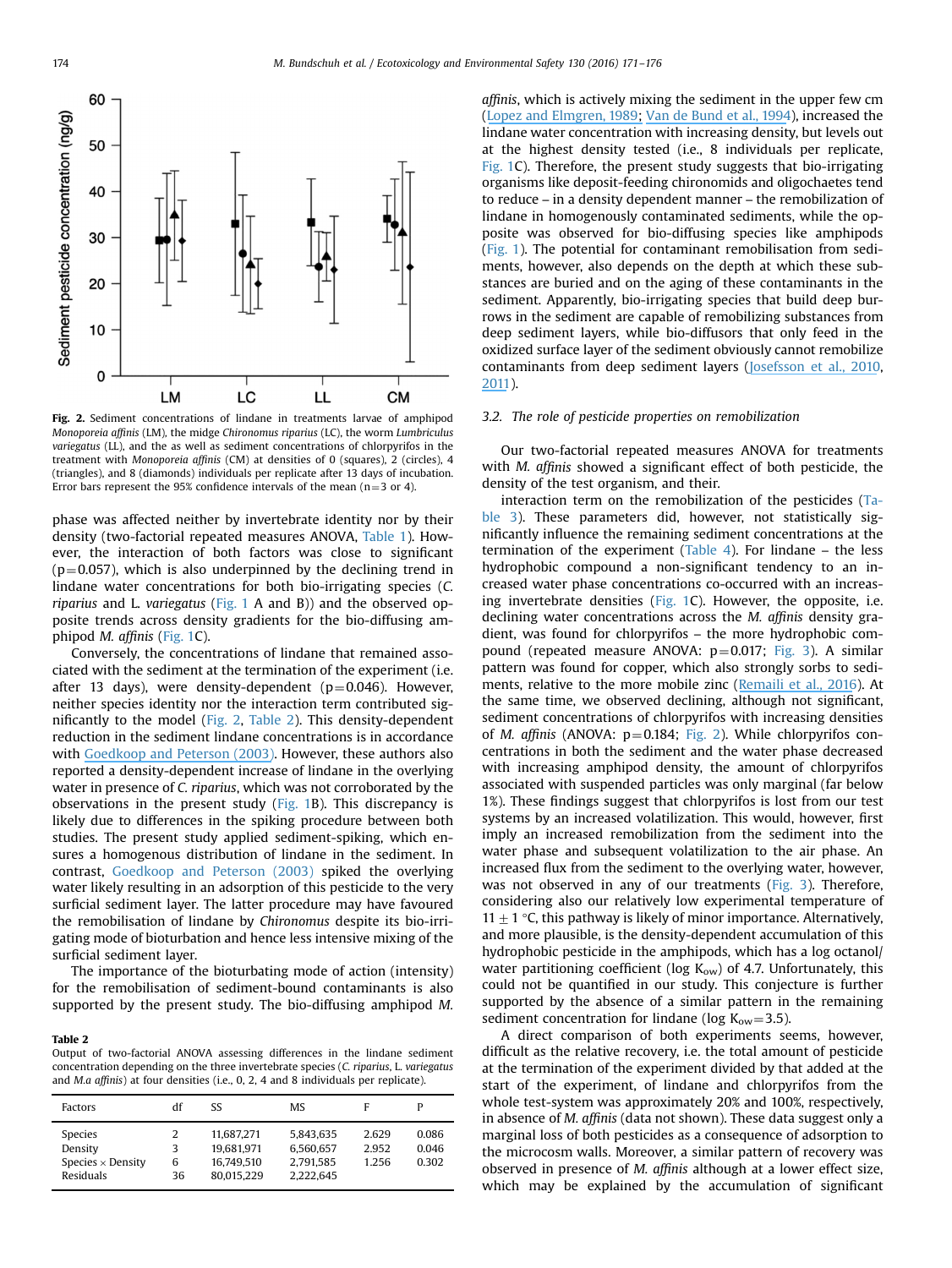#### <span id="page-4-0"></span>Table 3

Output of three-factorial ANOVA corrected for pseudoreplication due to repeated measures (=the factor time was considered as random factor) assessing differences in the remobilisation of two pesticides (lindane and chlorpyrifos) from the sediment by M. affinis at four densities (i.e., 0, 2, 4 and 8 individuals per replicate) over time.

| Factors                                  | df | SS          | <b>MS</b>   |         | P        |
|------------------------------------------|----|-------------|-------------|---------|----------|
| Grouping factor                          |    |             |             |         |          |
| Pesticide                                |    | 184.511.099 | 184.511.099 | 393.288 | < 0.0001 |
| Density                                  |    | 8.927.145   | 2,975,715   | 6.343   | 0.003    |
| Pesticide $\times$ Density               |    | 13.034.703  | 4.344.901   | 9.261   | < 0.001  |
| Residuals                                | 20 | 9.383.006   | 469.150     |         |          |
| Time factor                              |    |             |             |         |          |
| Time                                     | 4  | 38.437.651  | 9,609,413   | 328.351 | < 0.0001 |
| Pesticide $\times$ Time                  | 4  | 45,455,197  | 11.363.799  | 388.298 | < 0.0001 |
| Density $\times$ Time                    | 12 | 1.468.792   | 122.399     | 4.182   | < 0.0001 |
| Pesticide $\times$ Density $\times$ Time | 12 | 1.987.045   | 165.587     | 5.658   | < 0.0001 |
| Residuals                                | 80 | 2.341.254   | 29,266      |         |          |

#### Table 4

Output of two-factorial ANOVA assessing differences in the sediment concentration of the two pesticides (lindane and chlorpyrifos) depending on the densities (i.e., 0, 2, 4 and 8 individuals per replicate) of M. affinis.

| Factors                                                                | df           | SS                                                | <b>MS</b>                                        | F                       |                         |
|------------------------------------------------------------------------|--------------|---------------------------------------------------|--------------------------------------------------|-------------------------|-------------------------|
| Pesticide<br>Density<br>Pesticide $\times$ Density<br><b>Residuals</b> | 3<br>3<br>20 | 4.632.001<br>6.700.419<br>5,815,100<br>38.533.214 | 4.632.001<br>2,233,473<br>1.938.367<br>1.926.661 | 2.404<br>1.159<br>1.006 | 0.137<br>0.350<br>0.411 |



Fig. 3. Temporal changes in the chlorpyrifos water concentration for treatments with the amphipod Monoporeia affinis. Symbols represent treatment with 0 (squares), 2 (circles), 4 (triangles), and 8 (diamonds) individuals per replicate. Error bars represent the 95% confidence intervals of the mean  $(n=3)$ .

amounts of chlorpyrifos in these amphipods (see above). In other words, more than 80% of the lindane introduced at the test initiation, was lost over the course of the study – potentially during the 24 h phase used to evaporate the solvent prior to the initiation of the experiment, despite the exclusion of test species. This suggests a massive volatilization of lindane during the study. Indeed, Goedkoop and Peterson (2003) reported with approximately 40% also a substantial loss of lindane in a comparable system with C. riparius, but a more than two-fold longer study duration. Especially due to the substantially longer study duration and the much lower effect size reported in their study, volatilization of lindane may only partly explain the effect uncovered in the present study. Conversely, the use of natural sediment in the present study may explain the substantial loss of lindane [\(Pesce and Wunderlin,](#page-5-0) [2004\)](#page-5-0) as natural sediments exhibit a much more developed, diverse, and active microbial community than artificial sediments ([Goedkoop et al., 2005](#page-5-0)). The latter can also explain the differences in the effect size between the present study and those by Goedkoop and Peterson (2003). Irrespective of the underlying processes, the very low recovery of lindane may have masked potential effects of species identity and density on the fate of this pesticide.

## 4. Conclusion

The present study underpins that both the bioturbation mode of the benthic invertebrates (i.e. bio-diffusor vs. bio-irrigation), their densities, and pesticide properties (i.e., hydrophobicity) affect the direction and magnitude of remobilisation of sedimentbound pesticides. Our results show that sediment-associated pesticides may be remobilised and that sediments are not by definition a sink for these compounds in agriculturally impacted water bodies. However, our results also show that the amount of pesticides remobilised by invertebrates with a bio-diffusing mode of bioturbation seems to be limited, thus questioning the relative importance of this exposure pathway under field conditions.

### Acknowledgement

The authors acknowledge Dr Philip Egeler from ECT Oekotoxikologie GmbH, Germany, for supplying Lumbriculus variegatus. We are also grateful for helpful comment by two anonymous reviewers on an earlier version of this manuscript.

## References

- [Armitage, P.D., Cranston, P.S., Pinder, L.C.V., 1995. The Chironomidae: Biology and](http://refhub.elsevier.com/S0147-6513(16)30119-1/sbref1) [Ecology](https://www.researchgate.net/publication/260083850_The_Chironomidae_The_Biology_and_Ecology_of_Non-Biting_Midges?el=1_x_8&enrichId=rgreq-ac3df9c37c51bb0dd08288c2b31b117c-XXX&enrichSource=Y292ZXJQYWdlOzMwMTYyNDE5MztBUzozNTgyODEwODk0Mzc2OTZAMTQ2MjQzMjI3NjA3NA==)[of](https://www.researchgate.net/publication/260083850_The_Chironomidae_The_Biology_and_Ecology_of_Non-Biting_Midges?el=1_x_8&enrichId=rgreq-ac3df9c37c51bb0dd08288c2b31b117c-XXX&enrichSource=Y292ZXJQYWdlOzMwMTYyNDE5MztBUzozNTgyODEwODk0Mzc2OTZAMTQ2MjQzMjI3NjA3NA==) [Non-Biting](https://www.researchgate.net/publication/260083850_The_Chironomidae_The_Biology_and_Ecology_of_Non-Biting_Midges?el=1_x_8&enrichId=rgreq-ac3df9c37c51bb0dd08288c2b31b117c-XXX&enrichSource=Y292ZXJQYWdlOzMwMTYyNDE5MztBUzozNTgyODEwODk0Mzc2OTZAMTQ2MjQzMjI3NjA3NA==) [Midges.](https://www.researchgate.net/publication/260083850_The_Chironomidae_The_Biology_and_Ecology_of_Non-Biting_Midges?el=1_x_8&enrichId=rgreq-ac3df9c37c51bb0dd08288c2b31b117c-XXX&enrichSource=Y292ZXJQYWdlOzMwMTYyNDE5MztBUzozNTgyODEwODk0Mzc2OTZAMTQ2MjQzMjI3NjA3NA==) [Springer](https://www.researchgate.net/publication/260083850_The_Chironomidae_The_Biology_and_Ecology_of_Non-Biting_Midges?el=1_x_8&enrichId=rgreq-ac3df9c37c51bb0dd08288c2b31b117c-XXX&enrichSource=Y292ZXJQYWdlOzMwMTYyNDE5MztBUzozNTgyODEwODk0Mzc2OTZAMTQ2MjQzMjI3NjA3NA==) [Science](https://www.researchgate.net/publication/260083850_The_Chironomidae_The_Biology_and_Ecology_of_Non-Biting_Midges?el=1_x_8&enrichId=rgreq-ac3df9c37c51bb0dd08288c2b31b117c-XXX&enrichSource=Y292ZXJQYWdlOzMwMTYyNDE5MztBUzozNTgyODEwODk0Mzc2OTZAMTQ2MjQzMjI3NjA3NA==) + [Buidness Media, Dordrecht.](http://refhub.elsevier.com/S0147-6513(16)30119-1/sbref1)
- [Bereswill, R., Golla, B., Streloke, M., Schulz, R., 2012. Entry and toxicity of organic](http://refhub.elsevier.com/S0147-6513(16)30119-1/sbref2) [pesticides and copper in vineyard streams: erosion rills jeopardise the ef](http://refhub.elsevier.com/S0147-6513(16)30119-1/sbref2)fi[ciency of riparian buffer strips. Agric. Ecosyst. Environ. 146, 81](http://refhub.elsevier.com/S0147-6513(16)30119-1/sbref2)–92.
- [Ciarelli, S., van Straalen, N.M., Klap, V.A., v.W, A., 1999. Effects of sediment bio](http://refhub.elsevier.com/S0147-6513(16)30119-1/sbref3)[turbation](https://www.researchgate.net/publication/229538138_Effects_of_sediment_bioturbation_by_the_estuarine_amphipod_Corophium_volutator_on_fluoranthene_resuspension_and_transfer_into_the_mussel_Mytilus_edulis_L?el=1_x_8&enrichId=rgreq-ac3df9c37c51bb0dd08288c2b31b117c-XXX&enrichSource=Y292ZXJQYWdlOzMwMTYyNDE5MztBUzozNTgyODEwODk0Mzc2OTZAMTQ2MjQzMjI3NjA3NA==)[by](https://www.researchgate.net/publication/229538138_Effects_of_sediment_bioturbation_by_the_estuarine_amphipod_Corophium_volutator_on_fluoranthene_resuspension_and_transfer_into_the_mussel_Mytilus_edulis_L?el=1_x_8&enrichId=rgreq-ac3df9c37c51bb0dd08288c2b31b117c-XXX&enrichSource=Y292ZXJQYWdlOzMwMTYyNDE5MztBUzozNTgyODEwODk0Mzc2OTZAMTQ2MjQzMjI3NjA3NA==)[the](https://www.researchgate.net/publication/229538138_Effects_of_sediment_bioturbation_by_the_estuarine_amphipod_Corophium_volutator_on_fluoranthene_resuspension_and_transfer_into_the_mussel_Mytilus_edulis_L?el=1_x_8&enrichId=rgreq-ac3df9c37c51bb0dd08288c2b31b117c-XXX&enrichSource=Y292ZXJQYWdlOzMwMTYyNDE5MztBUzozNTgyODEwODk0Mzc2OTZAMTQ2MjQzMjI3NjA3NA==)[estuarine](https://www.researchgate.net/publication/229538138_Effects_of_sediment_bioturbation_by_the_estuarine_amphipod_Corophium_volutator_on_fluoranthene_resuspension_and_transfer_into_the_mussel_Mytilus_edulis_L?el=1_x_8&enrichId=rgreq-ac3df9c37c51bb0dd08288c2b31b117c-XXX&enrichSource=Y292ZXJQYWdlOzMwMTYyNDE5MztBUzozNTgyODEwODk0Mzc2OTZAMTQ2MjQzMjI3NjA3NA==)[amphipod](https://www.researchgate.net/publication/229538138_Effects_of_sediment_bioturbation_by_the_estuarine_amphipod_Corophium_volutator_on_fluoranthene_resuspension_and_transfer_into_the_mussel_Mytilus_edulis_L?el=1_x_8&enrichId=rgreq-ac3df9c37c51bb0dd08288c2b31b117c-XXX&enrichSource=Y292ZXJQYWdlOzMwMTYyNDE5MztBUzozNTgyODEwODk0Mzc2OTZAMTQ2MjQzMjI3NjA3NA==)[Corophium](https://www.researchgate.net/publication/229538138_Effects_of_sediment_bioturbation_by_the_estuarine_amphipod_Corophium_volutator_on_fluoranthene_resuspension_and_transfer_into_the_mussel_Mytilus_edulis_L?el=1_x_8&enrichId=rgreq-ac3df9c37c51bb0dd08288c2b31b117c-XXX&enrichSource=Y292ZXJQYWdlOzMwMTYyNDE5MztBUzozNTgyODEwODk0Mzc2OTZAMTQ2MjQzMjI3NjA3NA==)[volutator](https://www.researchgate.net/publication/229538138_Effects_of_sediment_bioturbation_by_the_estuarine_amphipod_Corophium_volutator_on_fluoranthene_resuspension_and_transfer_into_the_mussel_Mytilus_edulis_L?el=1_x_8&enrichId=rgreq-ac3df9c37c51bb0dd08288c2b31b117c-XXX&enrichSource=Y292ZXJQYWdlOzMwMTYyNDE5MztBUzozNTgyODEwODk0Mzc2OTZAMTQ2MjQzMjI3NjA3NA==)[on](https://www.researchgate.net/publication/229538138_Effects_of_sediment_bioturbation_by_the_estuarine_amphipod_Corophium_volutator_on_fluoranthene_resuspension_and_transfer_into_the_mussel_Mytilus_edulis_L?el=1_x_8&enrichId=rgreq-ac3df9c37c51bb0dd08288c2b31b117c-XXX&enrichSource=Y292ZXJQYWdlOzMwMTYyNDE5MztBUzozNTgyODEwODk0Mzc2OTZAMTQ2MjQzMjI3NjA3NA==) fluoranthene [resuspension and transfer into the mussel, Mytilus edulis L. Environ. Toxicol.](http://refhub.elsevier.com/S0147-6513(16)30119-1/sbref3) [Chem. 18, 318](http://refhub.elsevier.com/S0147-6513(16)30119-1/sbref3)–328.
- [Ciutat, A., Gerino, M., Boudou, A., 2007. Remobilization and bioavailability of cad](http://refhub.elsevier.com/S0147-6513(16)30119-1/sbref4)[mium from historically contaminated sediments: in](http://refhub.elsevier.com/S0147-6513(16)30119-1/sbref4)fluence of bioturbation by tubifi[cids.](https://www.researchgate.net/publication/6879565_Remobilization_and_bioavailability_of_cadmium_from_historically_contaminated_sediments_Influence_of_bioturbation_by_tubificids?el=1_x_8&enrichId=rgreq-ac3df9c37c51bb0dd08288c2b31b117c-XXX&enrichSource=Y292ZXJQYWdlOzMwMTYyNDE5MztBUzozNTgyODEwODk0Mzc2OTZAMTQ2MjQzMjI3NjA3NA==)[Ecotoxicol.](https://www.researchgate.net/publication/6879565_Remobilization_and_bioavailability_of_cadmium_from_historically_contaminated_sediments_Influence_of_bioturbation_by_tubificids?el=1_x_8&enrichId=rgreq-ac3df9c37c51bb0dd08288c2b31b117c-XXX&enrichSource=Y292ZXJQYWdlOzMwMTYyNDE5MztBUzozNTgyODEwODk0Mzc2OTZAMTQ2MjQzMjI3NjA3NA==)[Environ.](https://www.researchgate.net/publication/6879565_Remobilization_and_bioavailability_of_cadmium_from_historically_contaminated_sediments_Influence_of_bioturbation_by_tubificids?el=1_x_8&enrichId=rgreq-ac3df9c37c51bb0dd08288c2b31b117c-XXX&enrichSource=Y292ZXJQYWdlOzMwMTYyNDE5MztBUzozNTgyODEwODk0Mzc2OTZAMTQ2MjQzMjI3NjA3NA==)[Saf.](https://www.researchgate.net/publication/6879565_Remobilization_and_bioavailability_of_cadmium_from_historically_contaminated_sediments_Influence_of_bioturbation_by_tubificids?el=1_x_8&enrichId=rgreq-ac3df9c37c51bb0dd08288c2b31b117c-XXX&enrichSource=Y292ZXJQYWdlOzMwMTYyNDE5MztBUzozNTgyODEwODk0Mzc2OTZAMTQ2MjQzMjI3NjA3NA==)[68,](https://www.researchgate.net/publication/6879565_Remobilization_and_bioavailability_of_cadmium_from_historically_contaminated_sediments_Influence_of_bioturbation_by_tubificids?el=1_x_8&enrichId=rgreq-ac3df9c37c51bb0dd08288c2b31b117c-XXX&enrichSource=Y292ZXJQYWdlOzMwMTYyNDE5MztBUzozNTgyODEwODk0Mzc2OTZAMTQ2MjQzMjI3NjA3NA==)[108](https://www.researchgate.net/publication/6879565_Remobilization_and_bioavailability_of_cadmium_from_historically_contaminated_sediments_Influence_of_bioturbation_by_tubificids?el=1_x_8&enrichId=rgreq-ac3df9c37c51bb0dd08288c2b31b117c-XXX&enrichSource=Y292ZXJQYWdlOzMwMTYyNDE5MztBUzozNTgyODEwODk0Mzc2OTZAMTQ2MjQzMjI3NjA3NA==)–117.
- [Cooper,](https://www.researchgate.net/publication/43277208_Surface_water_ground_water_and_sediment_quality_in_three_oxbow_lake_watersheds_in_the_Mississippi_delta_agriculture_region_pesticides_Int_J_Ecol_Environ_Sci?el=1_x_8&enrichId=rgreq-ac3df9c37c51bb0dd08288c2b31b117c-XXX&enrichSource=Y292ZXJQYWdlOzMwMTYyNDE5MztBUzozNTgyODEwODk0Mzc2OTZAMTQ2MjQzMjI3NjA3NA==)[C.M.,](https://www.researchgate.net/publication/43277208_Surface_water_ground_water_and_sediment_quality_in_three_oxbow_lake_watersheds_in_the_Mississippi_delta_agriculture_region_pesticides_Int_J_Ecol_Environ_Sci?el=1_x_8&enrichId=rgreq-ac3df9c37c51bb0dd08288c2b31b117c-XXX&enrichSource=Y292ZXJQYWdlOzMwMTYyNDE5MztBUzozNTgyODEwODk0Mzc2OTZAMTQ2MjQzMjI3NjA3NA==)[Smith](https://www.researchgate.net/publication/43277208_Surface_water_ground_water_and_sediment_quality_in_three_oxbow_lake_watersheds_in_the_Mississippi_delta_agriculture_region_pesticides_Int_J_Ecol_Environ_Sci?el=1_x_8&enrichId=rgreq-ac3df9c37c51bb0dd08288c2b31b117c-XXX&enrichSource=Y292ZXJQYWdlOzMwMTYyNDE5MztBUzozNTgyODEwODk0Mzc2OTZAMTQ2MjQzMjI3NjA3NA==)[Jr.,](https://www.researchgate.net/publication/43277208_Surface_water_ground_water_and_sediment_quality_in_three_oxbow_lake_watersheds_in_the_Mississippi_delta_agriculture_region_pesticides_Int_J_Ecol_Environ_Sci?el=1_x_8&enrichId=rgreq-ac3df9c37c51bb0dd08288c2b31b117c-XXX&enrichSource=Y292ZXJQYWdlOzMwMTYyNDE5MztBUzozNTgyODEwODk0Mzc2OTZAMTQ2MjQzMjI3NjA3NA==)[S.,](https://www.researchgate.net/publication/43277208_Surface_water_ground_water_and_sediment_quality_in_three_oxbow_lake_watersheds_in_the_Mississippi_delta_agriculture_region_pesticides_Int_J_Ecol_Environ_Sci?el=1_x_8&enrichId=rgreq-ac3df9c37c51bb0dd08288c2b31b117c-XXX&enrichSource=Y292ZXJQYWdlOzMwMTYyNDE5MztBUzozNTgyODEwODk0Mzc2OTZAMTQ2MjQzMjI3NjA3NA==)[Moore,](https://www.researchgate.net/publication/43277208_Surface_water_ground_water_and_sediment_quality_in_three_oxbow_lake_watersheds_in_the_Mississippi_delta_agriculture_region_pesticides_Int_J_Ecol_Environ_Sci?el=1_x_8&enrichId=rgreq-ac3df9c37c51bb0dd08288c2b31b117c-XXX&enrichSource=Y292ZXJQYWdlOzMwMTYyNDE5MztBUzozNTgyODEwODk0Mzc2OTZAMTQ2MjQzMjI3NjA3NA==)[M.T.,](https://www.researchgate.net/publication/43277208_Surface_water_ground_water_and_sediment_quality_in_three_oxbow_lake_watersheds_in_the_Mississippi_delta_agriculture_region_pesticides_Int_J_Ecol_Environ_Sci?el=1_x_8&enrichId=rgreq-ac3df9c37c51bb0dd08288c2b31b117c-XXX&enrichSource=Y292ZXJQYWdlOzMwMTYyNDE5MztBUzozNTgyODEwODk0Mzc2OTZAMTQ2MjQzMjI3NjA3NA==)[2003.](https://www.researchgate.net/publication/43277208_Surface_water_ground_water_and_sediment_quality_in_three_oxbow_lake_watersheds_in_the_Mississippi_delta_agriculture_region_pesticides_Int_J_Ecol_Environ_Sci?el=1_x_8&enrichId=rgreq-ac3df9c37c51bb0dd08288c2b31b117c-XXX&enrichSource=Y292ZXJQYWdlOzMwMTYyNDE5MztBUzozNTgyODEwODk0Mzc2OTZAMTQ2MjQzMjI3NjA3NA==)[Surface](https://www.researchgate.net/publication/43277208_Surface_water_ground_water_and_sediment_quality_in_three_oxbow_lake_watersheds_in_the_Mississippi_delta_agriculture_region_pesticides_Int_J_Ecol_Environ_Sci?el=1_x_8&enrichId=rgreq-ac3df9c37c51bb0dd08288c2b31b117c-XXX&enrichSource=Y292ZXJQYWdlOzMwMTYyNDE5MztBUzozNTgyODEwODk0Mzc2OTZAMTQ2MjQzMjI3NjA3NA==)[water,](https://www.researchgate.net/publication/43277208_Surface_water_ground_water_and_sediment_quality_in_three_oxbow_lake_watersheds_in_the_Mississippi_delta_agriculture_region_pesticides_Int_J_Ecol_Environ_Sci?el=1_x_8&enrichId=rgreq-ac3df9c37c51bb0dd08288c2b31b117c-XXX&enrichSource=Y292ZXJQYWdlOzMwMTYyNDE5MztBUzozNTgyODEwODk0Mzc2OTZAMTQ2MjQzMjI3NjA3NA==)[ground](https://www.researchgate.net/publication/43277208_Surface_water_ground_water_and_sediment_quality_in_three_oxbow_lake_watersheds_in_the_Mississippi_delta_agriculture_region_pesticides_Int_J_Ecol_Environ_Sci?el=1_x_8&enrichId=rgreq-ac3df9c37c51bb0dd08288c2b31b117c-XXX&enrichSource=Y292ZXJQYWdlOzMwMTYyNDE5MztBUzozNTgyODEwODk0Mzc2OTZAMTQ2MjQzMjI3NjA3NA==)[water](https://www.researchgate.net/publication/43277208_Surface_water_ground_water_and_sediment_quality_in_three_oxbow_lake_watersheds_in_the_Mississippi_delta_agriculture_region_pesticides_Int_J_Ecol_Environ_Sci?el=1_x_8&enrichId=rgreq-ac3df9c37c51bb0dd08288c2b31b117c-XXX&enrichSource=Y292ZXJQYWdlOzMwMTYyNDE5MztBUzozNTgyODEwODk0Mzc2OTZAMTQ2MjQzMjI3NjA3NA==)[and](https://www.researchgate.net/publication/43277208_Surface_water_ground_water_and_sediment_quality_in_three_oxbow_lake_watersheds_in_the_Mississippi_delta_agriculture_region_pesticides_Int_J_Ecol_Environ_Sci?el=1_x_8&enrichId=rgreq-ac3df9c37c51bb0dd08288c2b31b117c-XXX&enrichSource=Y292ZXJQYWdlOzMwMTYyNDE5MztBUzozNTgyODEwODk0Mzc2OTZAMTQ2MjQzMjI3NjA3NA==)[se](https://www.researchgate.net/publication/43277208_Surface_water_ground_water_and_sediment_quality_in_three_oxbow_lake_watersheds_in_the_Mississippi_delta_agriculture_region_pesticides_Int_J_Ecol_Environ_Sci?el=1_x_8&enrichId=rgreq-ac3df9c37c51bb0dd08288c2b31b117c-XXX&enrichSource=Y292ZXJQYWdlOzMwMTYyNDE5MztBUzozNTgyODEwODk0Mzc2OTZAMTQ2MjQzMjI3NjA3NA==)[diment](https://www.researchgate.net/publication/43277208_Surface_water_ground_water_and_sediment_quality_in_three_oxbow_lake_watersheds_in_the_Mississippi_delta_agriculture_region_pesticides_Int_J_Ecol_Environ_Sci?el=1_x_8&enrichId=rgreq-ac3df9c37c51bb0dd08288c2b31b117c-XXX&enrichSource=Y292ZXJQYWdlOzMwMTYyNDE5MztBUzozNTgyODEwODk0Mzc2OTZAMTQ2MjQzMjI3NjA3NA==)[quality](https://www.researchgate.net/publication/43277208_Surface_water_ground_water_and_sediment_quality_in_three_oxbow_lake_watersheds_in_the_Mississippi_delta_agriculture_region_pesticides_Int_J_Ecol_Environ_Sci?el=1_x_8&enrichId=rgreq-ac3df9c37c51bb0dd08288c2b31b117c-XXX&enrichSource=Y292ZXJQYWdlOzMwMTYyNDE5MztBUzozNTgyODEwODk0Mzc2OTZAMTQ2MjQzMjI3NjA3NA==)[in](https://www.researchgate.net/publication/43277208_Surface_water_ground_water_and_sediment_quality_in_three_oxbow_lake_watersheds_in_the_Mississippi_delta_agriculture_region_pesticides_Int_J_Ecol_Environ_Sci?el=1_x_8&enrichId=rgreq-ac3df9c37c51bb0dd08288c2b31b117c-XXX&enrichSource=Y292ZXJQYWdlOzMwMTYyNDE5MztBUzozNTgyODEwODk0Mzc2OTZAMTQ2MjQzMjI3NjA3NA==)[three](https://www.researchgate.net/publication/43277208_Surface_water_ground_water_and_sediment_quality_in_three_oxbow_lake_watersheds_in_the_Mississippi_delta_agriculture_region_pesticides_Int_J_Ecol_Environ_Sci?el=1_x_8&enrichId=rgreq-ac3df9c37c51bb0dd08288c2b31b117c-XXX&enrichSource=Y292ZXJQYWdlOzMwMTYyNDE5MztBUzozNTgyODEwODk0Mzc2OTZAMTQ2MjQzMjI3NjA3NA==)[oxbow](https://www.researchgate.net/publication/43277208_Surface_water_ground_water_and_sediment_quality_in_three_oxbow_lake_watersheds_in_the_Mississippi_delta_agriculture_region_pesticides_Int_J_Ecol_Environ_Sci?el=1_x_8&enrichId=rgreq-ac3df9c37c51bb0dd08288c2b31b117c-XXX&enrichSource=Y292ZXJQYWdlOzMwMTYyNDE5MztBUzozNTgyODEwODk0Mzc2OTZAMTQ2MjQzMjI3NjA3NA==)[lake](https://www.researchgate.net/publication/43277208_Surface_water_ground_water_and_sediment_quality_in_three_oxbow_lake_watersheds_in_the_Mississippi_delta_agriculture_region_pesticides_Int_J_Ecol_Environ_Sci?el=1_x_8&enrichId=rgreq-ac3df9c37c51bb0dd08288c2b31b117c-XXX&enrichSource=Y292ZXJQYWdlOzMwMTYyNDE5MztBUzozNTgyODEwODk0Mzc2OTZAMTQ2MjQzMjI3NjA3NA==)[watersheds](https://www.researchgate.net/publication/43277208_Surface_water_ground_water_and_sediment_quality_in_three_oxbow_lake_watersheds_in_the_Mississippi_delta_agriculture_region_pesticides_Int_J_Ecol_Environ_Sci?el=1_x_8&enrichId=rgreq-ac3df9c37c51bb0dd08288c2b31b117c-XXX&enrichSource=Y292ZXJQYWdlOzMwMTYyNDE5MztBUzozNTgyODEwODk0Mzc2OTZAMTQ2MjQzMjI3NjA3NA==)[in](https://www.researchgate.net/publication/43277208_Surface_water_ground_water_and_sediment_quality_in_three_oxbow_lake_watersheds_in_the_Mississippi_delta_agriculture_region_pesticides_Int_J_Ecol_Environ_Sci?el=1_x_8&enrichId=rgreq-ac3df9c37c51bb0dd08288c2b31b117c-XXX&enrichSource=Y292ZXJQYWdlOzMwMTYyNDE5MztBUzozNTgyODEwODk0Mzc2OTZAMTQ2MjQzMjI3NjA3NA==)[the](https://www.researchgate.net/publication/43277208_Surface_water_ground_water_and_sediment_quality_in_three_oxbow_lake_watersheds_in_the_Mississippi_delta_agriculture_region_pesticides_Int_J_Ecol_Environ_Sci?el=1_x_8&enrichId=rgreq-ac3df9c37c51bb0dd08288c2b31b117c-XXX&enrichSource=Y292ZXJQYWdlOzMwMTYyNDE5MztBUzozNTgyODEwODk0Mzc2OTZAMTQ2MjQzMjI3NjA3NA==)[mississippi](https://www.researchgate.net/publication/43277208_Surface_water_ground_water_and_sediment_quality_in_three_oxbow_lake_watersheds_in_the_Mississippi_delta_agriculture_region_pesticides_Int_J_Ecol_Environ_Sci?el=1_x_8&enrichId=rgreq-ac3df9c37c51bb0dd08288c2b31b117c-XXX&enrichSource=Y292ZXJQYWdlOzMwMTYyNDE5MztBUzozNTgyODEwODk0Mzc2OTZAMTQ2MjQzMjI3NjA3NA==)[delta](https://www.researchgate.net/publication/43277208_Surface_water_ground_water_and_sediment_quality_in_three_oxbow_lake_watersheds_in_the_Mississippi_delta_agriculture_region_pesticides_Int_J_Ecol_Environ_Sci?el=1_x_8&enrichId=rgreq-ac3df9c37c51bb0dd08288c2b31b117c-XXX&enrichSource=Y292ZXJQYWdlOzMwMTYyNDE5MztBUzozNTgyODEwODk0Mzc2OTZAMTQ2MjQzMjI3NjA3NA==)[agri](https://www.researchgate.net/publication/43277208_Surface_water_ground_water_and_sediment_quality_in_three_oxbow_lake_watersheds_in_the_Mississippi_delta_agriculture_region_pesticides_Int_J_Ecol_Environ_Sci?el=1_x_8&enrichId=rgreq-ac3df9c37c51bb0dd08288c2b31b117c-XXX&enrichSource=Y292ZXJQYWdlOzMwMTYyNDE5MztBUzozNTgyODEwODk0Mzc2OTZAMTQ2MjQzMjI3NjA3NA==)[cultural](https://www.researchgate.net/publication/43277208_Surface_water_ground_water_and_sediment_quality_in_three_oxbow_lake_watersheds_in_the_Mississippi_delta_agriculture_region_pesticides_Int_J_Ecol_Environ_Sci?el=1_x_8&enrichId=rgreq-ac3df9c37c51bb0dd08288c2b31b117c-XXX&enrichSource=Y292ZXJQYWdlOzMwMTYyNDE5MztBUzozNTgyODEwODk0Mzc2OTZAMTQ2MjQzMjI3NjA3NA==)[region:](https://www.researchgate.net/publication/43277208_Surface_water_ground_water_and_sediment_quality_in_three_oxbow_lake_watersheds_in_the_Mississippi_delta_agriculture_region_pesticides_Int_J_Ecol_Environ_Sci?el=1_x_8&enrichId=rgreq-ac3df9c37c51bb0dd08288c2b31b117c-XXX&enrichSource=Y292ZXJQYWdlOzMwMTYyNDE5MztBUzozNTgyODEwODk0Mzc2OTZAMTQ2MjQzMjI3NjA3NA==)[pesticides.](https://www.researchgate.net/publication/43277208_Surface_water_ground_water_and_sediment_quality_in_three_oxbow_lake_watersheds_in_the_Mississippi_delta_agriculture_region_pesticides_Int_J_Ecol_Environ_Sci?el=1_x_8&enrichId=rgreq-ac3df9c37c51bb0dd08288c2b31b117c-XXX&enrichSource=Y292ZXJQYWdlOzMwMTYyNDE5MztBUzozNTgyODEwODk0Mzc2OTZAMTQ2MjQzMjI3NjA3NA==)[Int.](https://www.researchgate.net/publication/43277208_Surface_water_ground_water_and_sediment_quality_in_three_oxbow_lake_watersheds_in_the_Mississippi_delta_agriculture_region_pesticides_Int_J_Ecol_Environ_Sci?el=1_x_8&enrichId=rgreq-ac3df9c37c51bb0dd08288c2b31b117c-XXX&enrichSource=Y292ZXJQYWdlOzMwMTYyNDE5MztBUzozNTgyODEwODk0Mzc2OTZAMTQ2MjQzMjI3NjA3NA==)[J.](https://www.researchgate.net/publication/43277208_Surface_water_ground_water_and_sediment_quality_in_three_oxbow_lake_watersheds_in_the_Mississippi_delta_agriculture_region_pesticides_Int_J_Ecol_Environ_Sci?el=1_x_8&enrichId=rgreq-ac3df9c37c51bb0dd08288c2b31b117c-XXX&enrichSource=Y292ZXJQYWdlOzMwMTYyNDE5MztBUzozNTgyODEwODk0Mzc2OTZAMTQ2MjQzMjI3NjA3NA==)[Ecol.](https://www.researchgate.net/publication/43277208_Surface_water_ground_water_and_sediment_quality_in_three_oxbow_lake_watersheds_in_the_Mississippi_delta_agriculture_region_pesticides_Int_J_Ecol_Environ_Sci?el=1_x_8&enrichId=rgreq-ac3df9c37c51bb0dd08288c2b31b117c-XXX&enrichSource=Y292ZXJQYWdlOzMwMTYyNDE5MztBUzozNTgyODEwODk0Mzc2OTZAMTQ2MjQzMjI3NjA3NA==)[Environ.](https://www.researchgate.net/publication/43277208_Surface_water_ground_water_and_sediment_quality_in_three_oxbow_lake_watersheds_in_the_Mississippi_delta_agriculture_region_pesticides_Int_J_Ecol_Environ_Sci?el=1_x_8&enrichId=rgreq-ac3df9c37c51bb0dd08288c2b31b117c-XXX&enrichSource=Y292ZXJQYWdlOzMwMTYyNDE5MztBUzozNTgyODEwODk0Mzc2OTZAMTQ2MjQzMjI3NjA3NA==)[Sci.](https://www.researchgate.net/publication/43277208_Surface_water_ground_water_and_sediment_quality_in_three_oxbow_lake_watersheds_in_the_Mississippi_delta_agriculture_region_pesticides_Int_J_Ecol_Environ_Sci?el=1_x_8&enrichId=rgreq-ac3df9c37c51bb0dd08288c2b31b117c-XXX&enrichSource=Y292ZXJQYWdlOzMwMTYyNDE5MztBUzozNTgyODEwODk0Mzc2OTZAMTQ2MjQzMjI3NjA3NA==)[29,](https://www.researchgate.net/publication/43277208_Surface_water_ground_water_and_sediment_quality_in_three_oxbow_lake_watersheds_in_the_Mississippi_delta_agriculture_region_pesticides_Int_J_Ecol_Environ_Sci?el=1_x_8&enrichId=rgreq-ac3df9c37c51bb0dd08288c2b31b117c-XXX&enrichSource=Y292ZXJQYWdlOzMwMTYyNDE5MztBUzozNTgyODEwODk0Mzc2OTZAMTQ2MjQzMjI3NjA3NA==)[1171](https://www.researchgate.net/publication/43277208_Surface_water_ground_water_and_sediment_quality_in_three_oxbow_lake_watersheds_in_the_Mississippi_delta_agriculture_region_pesticides_Int_J_Ecol_Environ_Sci?el=1_x_8&enrichId=rgreq-ac3df9c37c51bb0dd08288c2b31b117c-XXX&enrichSource=Y292ZXJQYWdlOzMwMTYyNDE5MztBUzozNTgyODEwODk0Mzc2OTZAMTQ2MjQzMjI3NjA3NA==)–1184.
- [Goedkoop,](https://www.researchgate.net/publication/230382381_Exploitation_of_sediment_bacterial_carbon_by_juveniles_of_the_amphipod_Monoporeia_affinis?el=1_x_8&enrichId=rgreq-ac3df9c37c51bb0dd08288c2b31b117c-XXX&enrichSource=Y292ZXJQYWdlOzMwMTYyNDE5MztBUzozNTgyODEwODk0Mzc2OTZAMTQ2MjQzMjI3NjA3NA==)[W.,](https://www.researchgate.net/publication/230382381_Exploitation_of_sediment_bacterial_carbon_by_juveniles_of_the_amphipod_Monoporeia_affinis?el=1_x_8&enrichId=rgreq-ac3df9c37c51bb0dd08288c2b31b117c-XXX&enrichSource=Y292ZXJQYWdlOzMwMTYyNDE5MztBUzozNTgyODEwODk0Mzc2OTZAMTQ2MjQzMjI3NjA3NA==)[Johnson,](https://www.researchgate.net/publication/230382381_Exploitation_of_sediment_bacterial_carbon_by_juveniles_of_the_amphipod_Monoporeia_affinis?el=1_x_8&enrichId=rgreq-ac3df9c37c51bb0dd08288c2b31b117c-XXX&enrichSource=Y292ZXJQYWdlOzMwMTYyNDE5MztBUzozNTgyODEwODk0Mzc2OTZAMTQ2MjQzMjI3NjA3NA==)[R.K.,](https://www.researchgate.net/publication/230382381_Exploitation_of_sediment_bacterial_carbon_by_juveniles_of_the_amphipod_Monoporeia_affinis?el=1_x_8&enrichId=rgreq-ac3df9c37c51bb0dd08288c2b31b117c-XXX&enrichSource=Y292ZXJQYWdlOzMwMTYyNDE5MztBUzozNTgyODEwODk0Mzc2OTZAMTQ2MjQzMjI3NjA3NA==)[1994.](https://www.researchgate.net/publication/230382381_Exploitation_of_sediment_bacterial_carbon_by_juveniles_of_the_amphipod_Monoporeia_affinis?el=1_x_8&enrichId=rgreq-ac3df9c37c51bb0dd08288c2b31b117c-XXX&enrichSource=Y292ZXJQYWdlOzMwMTYyNDE5MztBUzozNTgyODEwODk0Mzc2OTZAMTQ2MjQzMjI3NjA3NA==)[Exploitation](https://www.researchgate.net/publication/230382381_Exploitation_of_sediment_bacterial_carbon_by_juveniles_of_the_amphipod_Monoporeia_affinis?el=1_x_8&enrichId=rgreq-ac3df9c37c51bb0dd08288c2b31b117c-XXX&enrichSource=Y292ZXJQYWdlOzMwMTYyNDE5MztBUzozNTgyODEwODk0Mzc2OTZAMTQ2MjQzMjI3NjA3NA==)[of](https://www.researchgate.net/publication/230382381_Exploitation_of_sediment_bacterial_carbon_by_juveniles_of_the_amphipod_Monoporeia_affinis?el=1_x_8&enrichId=rgreq-ac3df9c37c51bb0dd08288c2b31b117c-XXX&enrichSource=Y292ZXJQYWdlOzMwMTYyNDE5MztBUzozNTgyODEwODk0Mzc2OTZAMTQ2MjQzMjI3NjA3NA==)[sediment](https://www.researchgate.net/publication/230382381_Exploitation_of_sediment_bacterial_carbon_by_juveniles_of_the_amphipod_Monoporeia_affinis?el=1_x_8&enrichId=rgreq-ac3df9c37c51bb0dd08288c2b31b117c-XXX&enrichSource=Y292ZXJQYWdlOzMwMTYyNDE5MztBUzozNTgyODEwODk0Mzc2OTZAMTQ2MjQzMjI3NjA3NA==)[bacterial](https://www.researchgate.net/publication/230382381_Exploitation_of_sediment_bacterial_carbon_by_juveniles_of_the_amphipod_Monoporeia_affinis?el=1_x_8&enrichId=rgreq-ac3df9c37c51bb0dd08288c2b31b117c-XXX&enrichSource=Y292ZXJQYWdlOzMwMTYyNDE5MztBUzozNTgyODEwODk0Mzc2OTZAMTQ2MjQzMjI3NjA3NA==)[carbon](https://www.researchgate.net/publication/230382381_Exploitation_of_sediment_bacterial_carbon_by_juveniles_of_the_amphipod_Monoporeia_affinis?el=1_x_8&enrichId=rgreq-ac3df9c37c51bb0dd08288c2b31b117c-XXX&enrichSource=Y292ZXJQYWdlOzMwMTYyNDE5MztBUzozNTgyODEwODk0Mzc2OTZAMTQ2MjQzMjI3NjA3NA==)[by](https://www.researchgate.net/publication/230382381_Exploitation_of_sediment_bacterial_carbon_by_juveniles_of_the_amphipod_Monoporeia_affinis?el=1_x_8&enrichId=rgreq-ac3df9c37c51bb0dd08288c2b31b117c-XXX&enrichSource=Y292ZXJQYWdlOzMwMTYyNDE5MztBUzozNTgyODEwODk0Mzc2OTZAMTQ2MjQzMjI3NjA3NA==) [juveniles](https://www.researchgate.net/publication/230382381_Exploitation_of_sediment_bacterial_carbon_by_juveniles_of_the_amphipod_Monoporeia_affinis?el=1_x_8&enrichId=rgreq-ac3df9c37c51bb0dd08288c2b31b117c-XXX&enrichSource=Y292ZXJQYWdlOzMwMTYyNDE5MztBUzozNTgyODEwODk0Mzc2OTZAMTQ2MjQzMjI3NjA3NA==)[of](https://www.researchgate.net/publication/230382381_Exploitation_of_sediment_bacterial_carbon_by_juveniles_of_the_amphipod_Monoporeia_affinis?el=1_x_8&enrichId=rgreq-ac3df9c37c51bb0dd08288c2b31b117c-XXX&enrichSource=Y292ZXJQYWdlOzMwMTYyNDE5MztBUzozNTgyODEwODk0Mzc2OTZAMTQ2MjQzMjI3NjA3NA==)[the](https://www.researchgate.net/publication/230382381_Exploitation_of_sediment_bacterial_carbon_by_juveniles_of_the_amphipod_Monoporeia_affinis?el=1_x_8&enrichId=rgreq-ac3df9c37c51bb0dd08288c2b31b117c-XXX&enrichSource=Y292ZXJQYWdlOzMwMTYyNDE5MztBUzozNTgyODEwODk0Mzc2OTZAMTQ2MjQzMjI3NjA3NA==)[amphipod](https://www.researchgate.net/publication/230382381_Exploitation_of_sediment_bacterial_carbon_by_juveniles_of_the_amphipod_Monoporeia_affinis?el=1_x_8&enrichId=rgreq-ac3df9c37c51bb0dd08288c2b31b117c-XXX&enrichSource=Y292ZXJQYWdlOzMwMTYyNDE5MztBUzozNTgyODEwODk0Mzc2OTZAMTQ2MjQzMjI3NjA3NA==)[Monoporeia](https://www.researchgate.net/publication/230382381_Exploitation_of_sediment_bacterial_carbon_by_juveniles_of_the_amphipod_Monoporeia_affinis?el=1_x_8&enrichId=rgreq-ac3df9c37c51bb0dd08288c2b31b117c-XXX&enrichSource=Y292ZXJQYWdlOzMwMTYyNDE5MztBUzozNTgyODEwODk0Mzc2OTZAMTQ2MjQzMjI3NjA3NA==)[af](https://www.researchgate.net/publication/230382381_Exploitation_of_sediment_bacterial_carbon_by_juveniles_of_the_amphipod_Monoporeia_affinis?el=1_x_8&enrichId=rgreq-ac3df9c37c51bb0dd08288c2b31b117c-XXX&enrichSource=Y292ZXJQYWdlOzMwMTYyNDE5MztBUzozNTgyODEwODk0Mzc2OTZAMTQ2MjQzMjI3NjA3NA==)finis. Freshw. Biol. 32, 553–562.
- [Goedkoop, W., Peterson, M., 2003. The fate, distribution, and toxicity of lindane in](http://refhub.elsevier.com/S0147-6513(16)30119-1/sbref7) [tests with Chironomus riparius: effects of bioturbation and sediment organic](http://refhub.elsevier.com/S0147-6513(16)30119-1/sbref7)